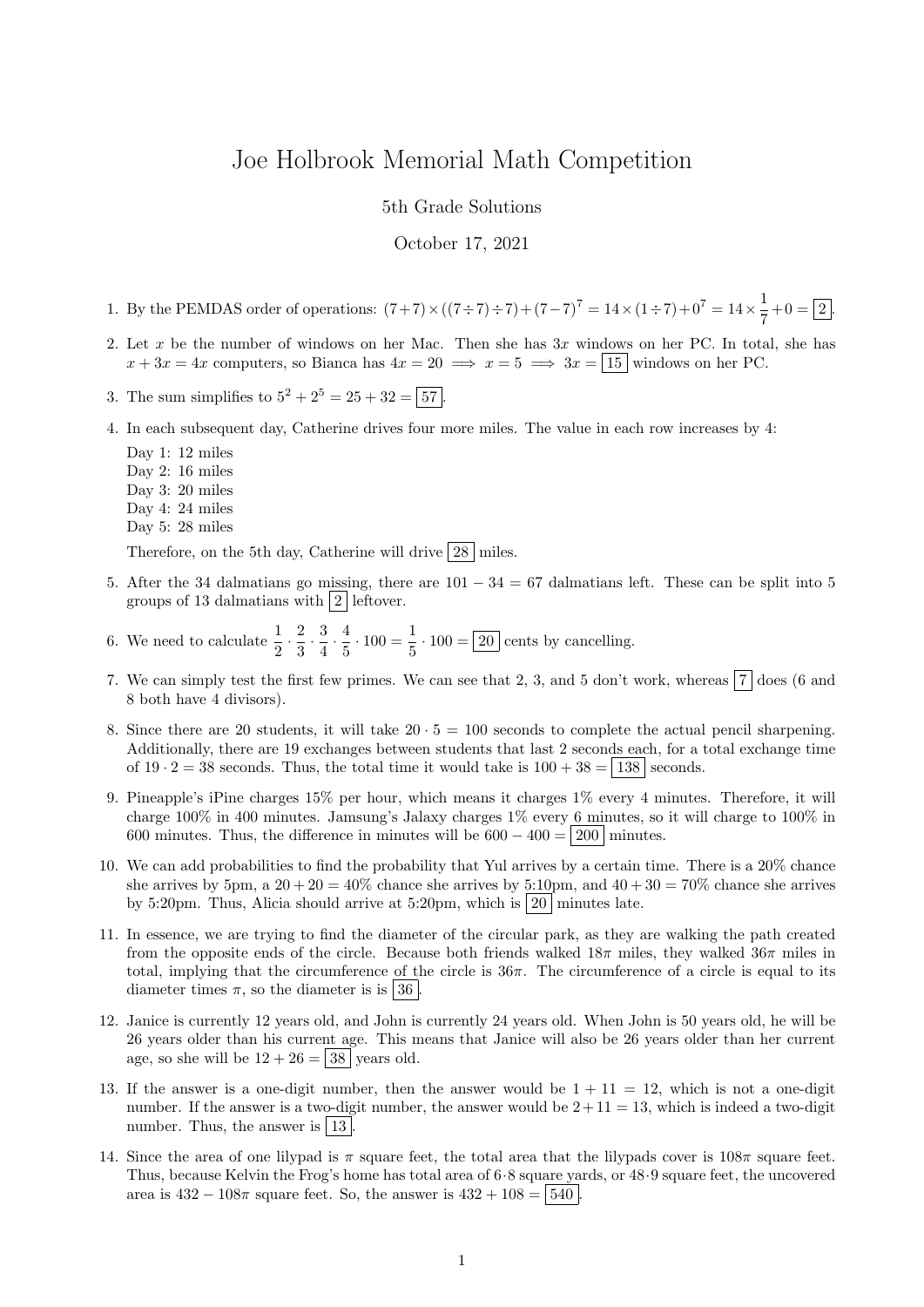- 15. The only positive integers that have an odd number of divisors are perfect squares. Since Rosie's favorite number is less than 100, this gives us 9 possible numbers:  $1, 4, 9, 16, 25, 36, 49, 64, 81$ . We see that  $25$ must be Rosie's favorite number because it is the only number in this set that has a units digit of 5. All the other numbers do not have a unique units digit, so Jennie would not have been able to figure out Rosie's favorite number.
- 16. First, we consider performances that are hilarious. This implies every judge rated the performance either a 7, 8, 9, or 10. There are three judges, so the lower bound for a hilarious performance is a total score of  $7 \cdot 3 = 21$ , whereas the upper bound is  $10 \cdot 3 = 30$ . There are  $30 - 21 + 1 = 10$  possible scores for hilarious performances.

For a performance to be embarrassing, each judge must have rated it either a 1, 2, or 3. The lower bound here is a total score of  $1 \cdot 3 = 3$ , whereas the upper bound is  $3 \cdot 3 = 9$ . There are  $9 - 3 + 1 = 7$  possible scores for embarrassing performances.

(Note that all the scores in the ranges are attainable because the total score increases by 1 each time a judge increases his or her score by 1.)

In total, there are  $10 + 7 = 17$  possible scores for performances that are either hilarious or embarrassing.

- 17. To make the numbers cleaner, let the potato farm have an area of 3400. A clone of Jaiden can harvest 2 units per day while a clone of Lance can harvest 1 unit per day so we get the equation  $2x + y = 3400$  for  $x, y, \geq 0$ . This has | 1701 | solutions, since x can take any integer value from 0 to 1700.
- 18. The total area of the cookie is  $\pi \cdot 10^2 = 100\pi$ . Since a quarter of the area is covered by chocolate chips. the total area of the chips must be  $25\pi$ . The area of each chip is  $\pi \cdot 1^2 = \pi$ , so there are  $\boxed{25}$  chips on the cookie.
- 19. In order to guarantee that Harry has picked out a pair of red socks, Harry must consider the worst possible scenario, which is that Harry picks out every blue sock and every green sock before he picks even a single red sock. If Harry picks every green sock and every blue sock, he would only have red socks to choose from after that. So, he would only have to pick 2 more socks to ensure that he has picked at least one pair of red socks. In total, this would be  $12 + 15 + 2 = 29$  socks.
- 20. We can connect the center of the rectangle (also the center of the circle) to a vertex of the rectangle (which lies on the circle) to get that half the diagonal of the rectangle is equal to 20, the radius of the circle. From here, we can use the Pythagorean Theorem to get that half the other side of the rectangle is equal to 12, so the entire rectangle has dimensions  $32 \times 24$  which yields 768 square miles. The original circle was  $400\pi$  square miles, so  $n + m = 400 + 768 = 1168$
- 21. Of the 79 positive integers less than 80, we can see that 15 are divisible by 5 and 11 are divisible by 7. However, two numbers (35 and 70) are divisible by both and are counted twice, so there are  $79-15-11+2$ | 55 | valid integers.
- 22. Call Maui's distance to his shore  $x$ , and his distance to the cave  $y$ . Additionally, call his running speed  $s_r$  and his flying speed  $s_f$ . Since time is equal to distance divided by speed,  $\frac{x}{s_r} = \frac{y}{s_i}$  $\frac{y}{s_r} + \frac{x+y}{s_f}$  $\frac{s}{s_f}$ . Since we

know  $s_f = 4s_r$ , this equation can be rewritten as  $\frac{x}{s_r} = \frac{y}{s_r}$  $\frac{y}{s_r} + \frac{x+y}{4s_r}$  $\frac{4s}{4s_r}$ . Finally we can solve the equation:

$$
\frac{x}{s_r} = \frac{y}{s_r} + \frac{x+y}{4s_r}
$$

$$
4x = 4y + x + y
$$

$$
3x = 5y
$$

$$
\implies x : y = 5:3
$$

Therefore,  $a = 5$  and  $b = 3$ , so  $a + b = \sqrt{8}$ .

23. We know that each alien is named by  $abc$ , where  $a, b, c$  are letters, not necessarily distinct. If we are allowed to select 3 letters from  $n$  total letters, the maximum number of names this could create would be  $n^3$ . Therefore, we must find the value of n such that  $n^3 \ge 10,000$ . The smallest value of n is  $22^3 = 10,648$ , which means our answer is  $\boxed{22}$ .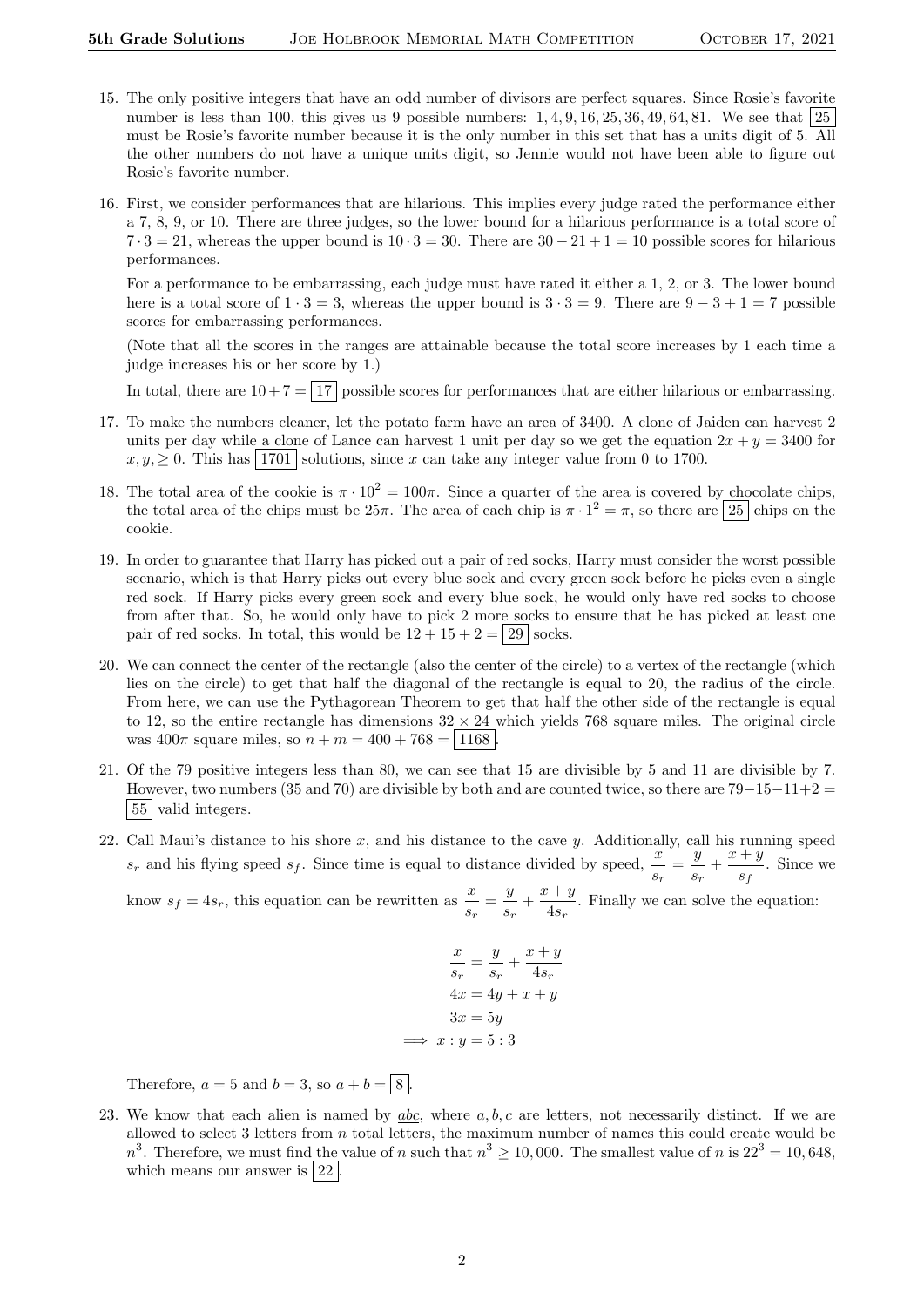- 24. Since we want the number to be as small as possible, a must have the smallest possible value, so let  $a = 1$ . Then the next smallest number is 2, so let  $b = 2$ . The only possible digit smaller than two is now 0, so  $c = 0$ . Then, we take the two smallest remaining numbers to assign to d, e. Since we know  $d > e$ ,  $d = 4$ and  $e = 3$ . We get a result of 12043
- 25. Since the corresponding side lengths of the two triangles have the same ratio, the ratio of their perimeters must also equal this ratio of corresponding sides. This unknown ratio can be 3 values depending on which side of the first triangle corresponds with the 12 cm side of the second triangle:

$$
\frac{2}{12} = \frac{1}{6}
$$

$$
\frac{4}{12} = \frac{1}{3}
$$

$$
\frac{3}{12} = \frac{1}{4}
$$

We know that this ratio must equal  $\frac{2+4+3}{P} = \frac{9}{F}$ where P is the perimeter of the second triangle. Using the three possible ratios found before, we find  $P = 54, 27,$  or 36. Hence, our answer is  $54 + 27 + 36 = 117$ .

.

26. This can be written as  $(3 \cdot 2 \cdot 1) \cdot (5 \cdot 4 \cdot 3 \cdot 2 \cdot 1) \cdot (8 \cdot 7 \cdot 6 \cdot 5 \cdot 4 \cdot 3 \cdot 2 \cdot 1) = 2^{11} \cdot 3^4 \cdot 5^2 \cdot 7$ . Then a perfect cube that divides this must be in the form of  $2^a \cdot 3^b \cdot 5^c \cdot 7^d$  where a, b, c, d must be multiples of 3, i.e.

$$
a \in \{0, 3, 6, 9\}, b \in \{0, 3\}, c \in \{0\}, d \in \{0\}.
$$

Thus, there are  $4 \cdot 2 \cdot 1 \cdot 1 = \boxed{8}$  perfect cubes that divide the given expression.

- 27. If we work backwards from 101, we can only subtract 1 and divide by 2. Note that to get to our original number, it is much more efficient to divide by 2. Since 101 is an odd number, we can only subtract 1. This gives 100, and we can now divide by 2 twice, to get 25. Because we again have an odd number, we must subtract 1 to get 24, which means we can divide by 2 three times again. This yields 3, which is what we want. Therefore, we performed the moves,  $(3 \cdot 2 \cdot 2 \cdot 2 + 1) \cdot 2 \cdot 2 + 1$ , and our answer is 7.
- 28. Notice that when the altitude to the side of length 40 cm is drawn in the original triangle, then it is split into two separate ones of side length 20 cm, 21 cm, and 29 cm. That means another triangle can be formed but instead of 21 cm side length being the height, the height is 20 cm. Therefore, the new triangle has side lengths 29 cm, 29 cm, and 42 cm. That means  $x = |42|$ .
- 29. Recall that the divisibility rule for 4 is that if the last two digits of a number are divisible by 4, the whole number is divisible by 4. This means there are  $100/4 = 25$  possibilities for the last two digits. As our number is a palindrome, the last digit is the same as the first digit, and the second to last digit is the same as the second digit. Since numbers cannot have leading 0s, the first digit and therefore the last digit cannot be a 0, removing 00, 20, 40, 60, and 80 from the possibilities for the last two digits. The central digit can be anything, so in total we have  $(25-5)*10 = |200|$  valid palindromes.
- 30. We can draw a  $2 \times 2$  grid, where the rows are 1 scoop and 2 scoop, and the columns are no toppings and 1 topping. 2 kids got 2 scoops with no toppings, so we can fill in that square with a 2. Since 12 kids got 2 scoops, the 2 scoops row must add to 12 so the 2 scoops with toppings square must be 10. Similarly, since 4 kids got no toppings, there must be 2 kids who got 2 scoops with no toppings. Finally, since all squares must add to 20, we have the answer is  $20 - 2 - 2 - 10 = 6$ .
- 31. First, write the first 21 positive integers. The numbers (1, 2, 4, 8, 16) are all connected and have 2 different colorings: R, B, R, B, R, B, R, B, R, B. The same is true for the groups  $(3, 6, 12), (5, 10, 20), (7, 14),$ and (9, 18). The only numbers that are independent are 11, 13, 15, 17, 19, and 21 and they each have two choices R or B. Lastly, doing the calculation gives  $2^5 \cdot 2^6 = 2048$  different colorings.